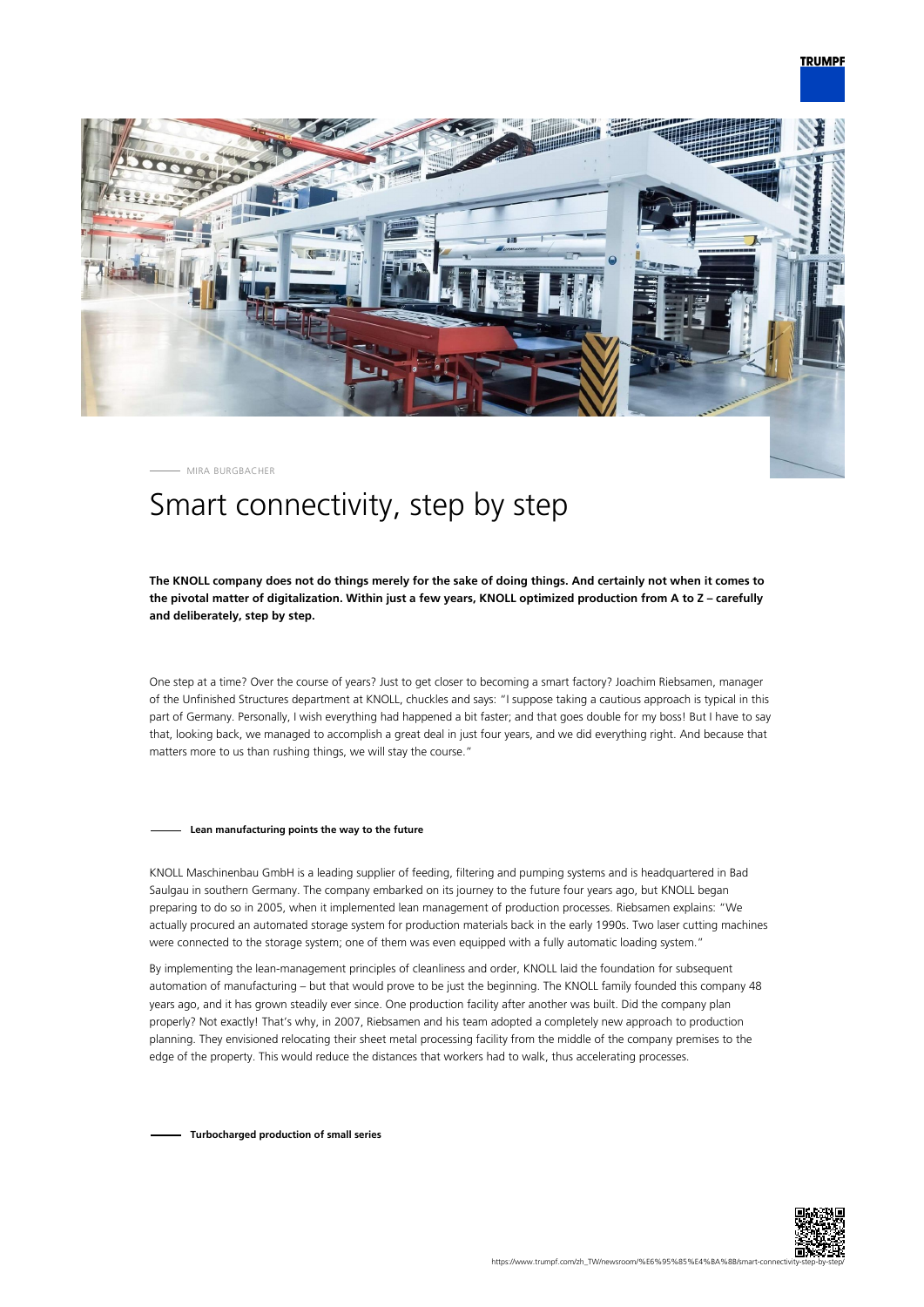

The European debt crisis that started in 2009 led KNOLL to suspend the project. In 2011, Riebsamen resumed by bringing experts from TRUMPF and Stopa on board to help plan storage solutions. Riebsamen explains: "This project marked the first time we specified detailed requirements. Working with our project partners, we examined every single step." The fruits of their labor are still evident today. "We planned deliberately, leaving no stone unturned. We had to ensure that we'll always have enough storage capacity, regardless of future requirements," Riebsamen says. But capacity wasn't the only challenge. "We use as many as seven different materials to produce just one component or assembly for our machines. Sometimes we produce 20 units of something, and other times, only one. For us, the deciding factor was how fast we can get the materials to the right machine at the right time," Riebsamen says.

### **Automated XXL storage system**

The fully automated Stopa storage system at KNOLL is 70 meters long. It also boasts more than 1,200 storage spaces and 13 loading/unloading stations. Riebsamen explains: "We knew we would have to store standard sizes, but we also needed to be able to store sheets measuring two by four meters. That's why TRUMPF and KNOLL jointly designed a multipurpose storage system." And then there is the automated storage and retrieval system (ASRS), which, along with the material supply system, is situated approximately one meter below the floor that supports the machinery. The advantage of this is that it's easy to put materials into storage. Besides, Riebsamen adds with a wink: "We actually saved some money, too, as the soil conditions required the construction crew to dig deep no matter what!"



"We estimate that we've boosted our productivity in sheet metal processing during the past four years by at least 20 to 25 percent, probably more. And we'll keep up the great work!", says Joachim Riebsamen, manager of the Unfinished Structures Department at KNOLL. Picture: Stephen Duscher



The fully automated Stopa storage system at KNOLL is 70 meters long. It also boasts more than 1,200 storage spaces and 13 loading/unloading stations. Picture: Stephen Duscher



KNOLL has to store standard sizes, but also needed to be able to store sheets measuring two by four meters. That's why TRUMPF and KNOLL jointly designed a multipurpose storage system. Picture: Stephen Duscher

The ASRS is the centerpiece of any modern warehouse. It zooms vertically and horizontally from one storage space to the next, retrieving the appropriate unprocessed material and transporting it just in time to the right processing machine. Afterwards, the ASRS stores finished parts, or supplies items to other machines for additional processing. Equipment designers prioritize minimizing machine queue times and keeping travel paths as short as possible. In other words, the ASRS should move no more than necessary within the overall warehouse system. As Riebsamen knows, this is a complex challenge that demands a lot of expertise and experience – not to mention a lot of conversations about the specifics of a given customer's manufacturing environment. "We realized during the planning/design phase that we would require a lot of loading/unloading stations. We wanted to connect three laser cutting machines, a TruLaser Fiber 3030, a water-jet unit and several bending machines. TRUMPF proceeded to spell out the types and numbers of loading/unloading stations we would need and where." The TruLaser Fiber 3030, for example, is fitted with three stations. One supplies the machine with unprocessed material. A second station takes away finished parts, while a third station serves exclusively to dispose of scrap skeletons. Only three TRUMPF customers have instituted this solution thus far. Joachim Riebsamen thinks it's great: "Scrap

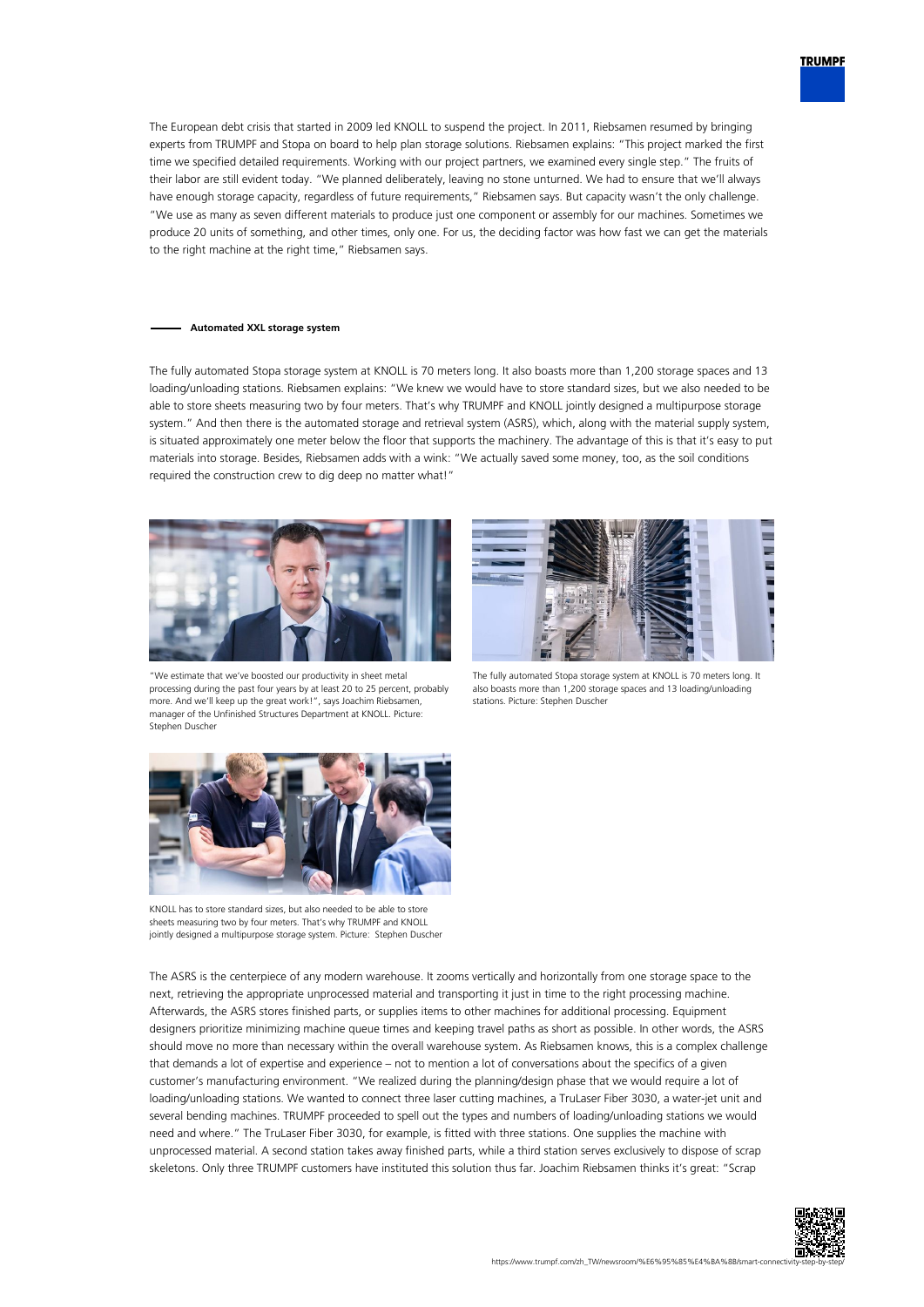

skeletons are transported back to the warehouse. Within the system, they are stacked onto pallets and removed from the plant via the material supply system. Our production workforce no longer needs forklift trucks to dispose of scrap."

#### **Intelligent production control**

Another special feature boosts efficiency further still: KNOLL and TRUMPF jointly developed quick-change systems. The production control system recognizes when a certain machine will need a certain material. If the required material is stored far away from the machine, then the control system will use ASRS queue times to transport the material in advance to the vicinity of the processing machine. As the material is already at hand, machine queue time is minimized.

## **At night, the factory produces on its own**

Such complex workflows are made possible by the TruTops Fab Storage production control system. This solution controls and monitors the flows of materials. It also initiates the pre-storage of materials based on job orders entered and can provide precise information at any time on inventories and utilization of machine capacity. Machine operators during the two daytime shifts rarely need to intervene. After all, TruTops Monitor collects and analyzes all machine data. It also supplies information on unscheduled downtime, breaks, queue times, causes of errors, and the duration of maintenance tasks. Nighttime and weekend operations require no people at all. Riebsamen explains: "Shift supervisors can use the TruTops Fab app on their computer at any time to see what is happening and intervene, if necessary."

KNOLL also uses TruTops Fab in production planning – for programming and nesting, for instance.

## **Automation wherever it makes sense**

An interface connects TruTops Fab with KNOLL's primary system for production control and planning. Joachim Riebsamen explains: "We use this interface primarily for materials management. We're not truly fully automated yet. Our SAP system doesn't transfer job orders straight to TruTops Fab. This is more of a long-term matter for us." After all, Riebsamen esteems his experienced specialists in production planning and NC programming: "They do a great job and they're efficient, too."

#### **Digitalization is process optimization**

Production orders are issued by the SAP system that KNOLL introduced in 2016. Riebsamen explains: "Our company has always prioritized meeting deadlines and delivering on our promises to customers. We initially thought that orderly production planning with SAP wouldn't take much effort on our part. But it turns out it's not quite that simple." The company then decided in late 2016 to find suitable solutions that could streamline complex production at KNOLL going forward.



# **We estimate that we've boosted our productivity in sheet metal processing during the past four years by at least 20 to 25 percent**

Joachim Riebsamen, Abteilungsleiter Rohbau bei KNOLL Maschinenbau

Joachim Riebsamen is optimistic that this decision has brought the company a good deal closer to realizing its vision of a smart factory. And he's right, as TruConnect consultants from TRUMPF recently attested to. Their analysis indicated that KNOLL is in outstanding shape when it comes to digitalization – also in comparison with other sheet metal processors.

Joachim Riebsamen believes that now is the time to get the most out of the systems they have and to continue driving the company forward. "We estimate that we've boosted our productivity in sheet metal processing during the past four years by at least 20 to 25 percent, probably more. And we'll keep up the great work!"